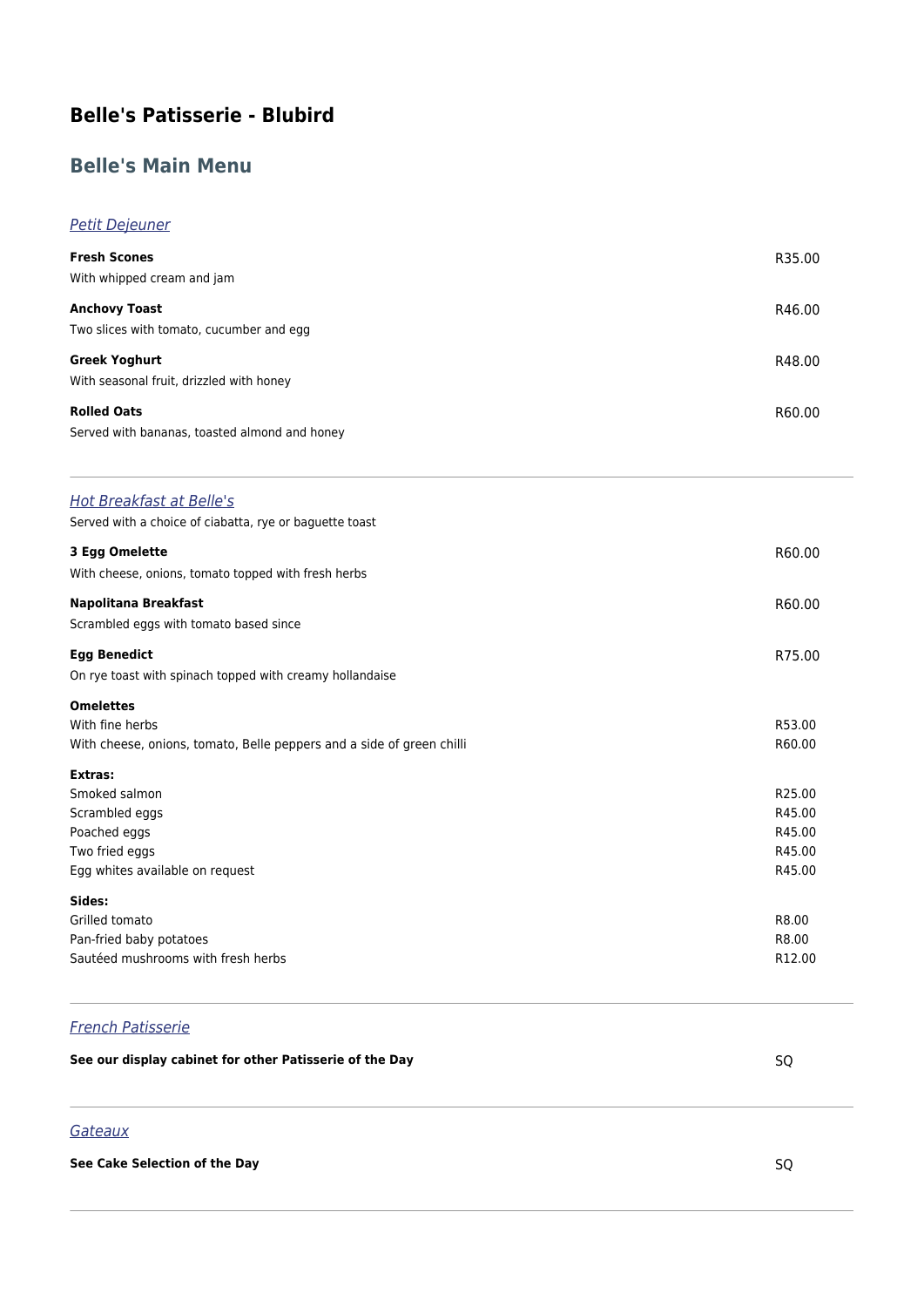# Belle's Patisserie High Tea

#### **Coffee or a Selection of Teas**

Served with a variety of Fine Patisserie and Miniature Gourmet Sandwiches Serves 2 R265.00

| <b>Sandwiches - Plain or Toasted</b><br>Served on ciabatta, baguette, rye or croissant with with either a side salad or hot chips              |        |
|------------------------------------------------------------------------------------------------------------------------------------------------|--------|
| <b>Roasted Vegetables</b><br>Basil pesto and toasted pine nuts                                                                                 | R55.00 |
| <b>Bruschetta Classica</b><br>Diced tomatoes, olives, mozzarella, olive oil with toasted ciabatta slices                                       | R55.00 |
| <b>English</b><br>Lady-hard boiled eggs and Belle's mayo                                                                                       | R55.00 |
| <b>Rye Toast</b><br>Rye toast, mozzarella, tomato slices, avo and vinaigrette                                                                  | R60.00 |
| <b>Goat's Cheese</b><br>Red onion marmalade and rosa tomatoes                                                                                  | R65.00 |
| <b>Caprese Stack</b><br>Mozzarella served on a bed of rocket, sliced tomatoes, homemade basil pesto, fresh green asparagus and Belle's<br>mayo | R65.00 |
| <b>Tuna Mayo</b><br>Spring onions, rosa tomatoes and rocket                                                                                    | R65.00 |
| <b>Smoked Salmon</b><br>Smooth cream cheese, red onion rings, lettuce and avo                                                                  | R75.00 |

### **Hot Selection**

| <b>Pomme Fritte (Hot Chips)</b>                                                                                             | R35.00  |
|-----------------------------------------------------------------------------------------------------------------------------|---------|
| <b>Butternut Soup</b><br>Served with toasted bruschetta                                                                     | R50.00  |
| <b>Melanzane</b><br>Oven baked brinjals with mozzarella, parmesan cheese and napolitana sauce served with a choice of bread | R50.00  |
| <b>Minestrone Soup</b><br>Traditional vegetables                                                                            | R55.00  |
| <b>Fish Cakes</b><br>Served with chips and salad with a honey mustard dressing                                              | R60.00  |
| Good Old Fashioned Fish & Chips                                                                                             | R65.00  |
| <b>Quiche of the Day</b>                                                                                                    | R65.00  |
| <b>Wrap</b><br>Filled with fresh julienne vegetables, tomato and wasabi mayo                                                | R65.00  |
| <b>Pan-Fried Halloumi</b><br>Topped with tomato salad                                                                       | R85.00  |
| <b>Grilled Fish</b><br>Served with chips or salads and a slice of lemon                                                     | R90.00  |
| <b>Poached Chilean Salmon</b>                                                                                               | R165.00 |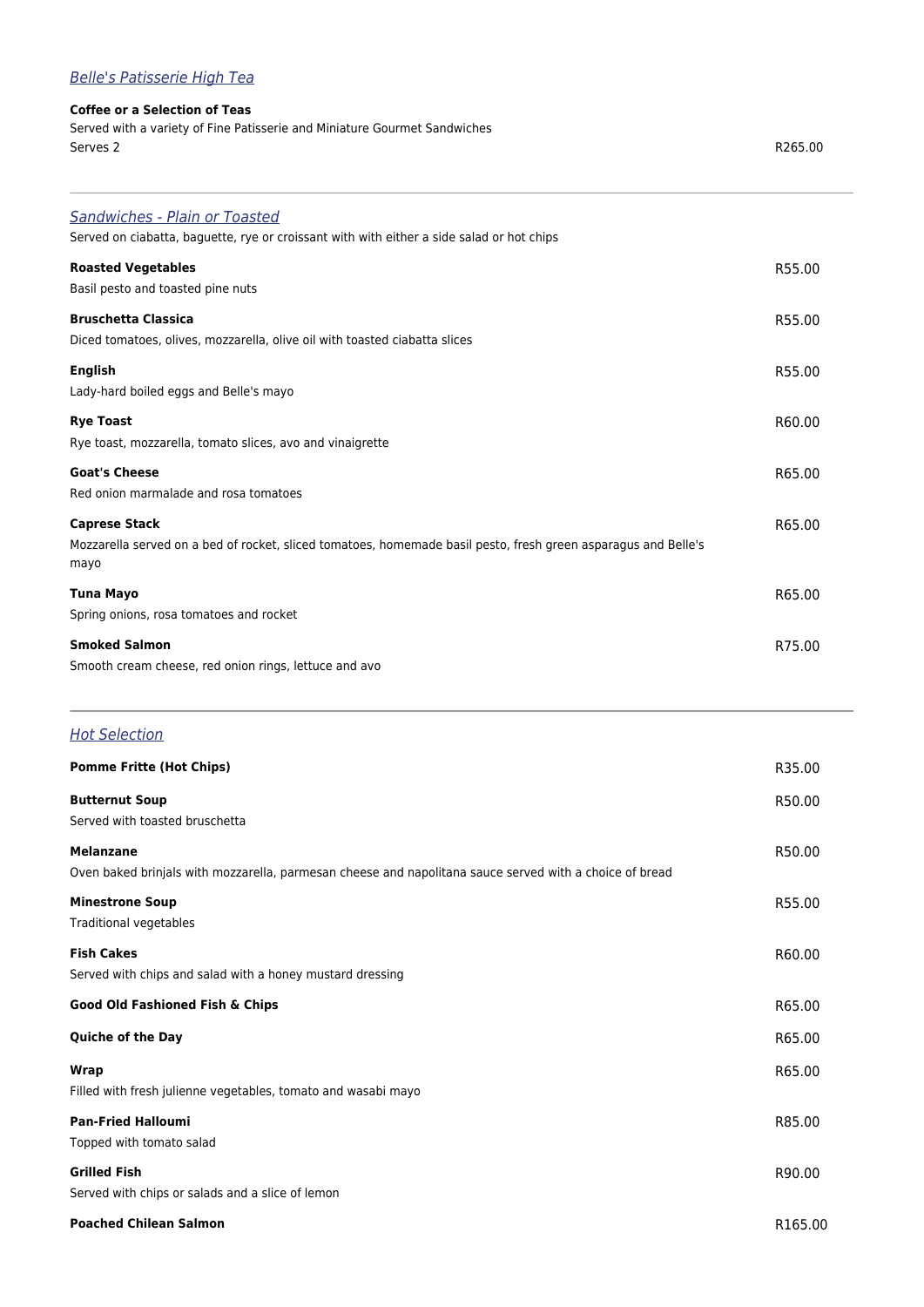#### Pasta

| <b>Penne Campagnola</b><br>Julienne vegetables in napolitana sauce                                                         | R75.00 |
|----------------------------------------------------------------------------------------------------------------------------|--------|
| <b>Basil Infused Napolitana</b><br>Served on a bed of penne topped with shaved parmesan                                    | R85.00 |
| <b>Cappelini</b><br>Angel hair pasta served with smoked salmon, chopped celery, green pepper and a creamy napolitana sauce | R90.00 |

# **Salads**

| Quinoa                                                                                                                                               | R65.00  |
|------------------------------------------------------------------------------------------------------------------------------------------------------|---------|
| Baby radish, fresh asparagus, chickpeas, sliced avo, red onion, spring onion, tomato, mint and a light vinaigrette                                   |         |
| Greek                                                                                                                                                | R75.00  |
| Feta cheese, red onion rings and olives drizzled in olive oil and red wine vinegar                                                                   |         |
| <b>Goats Cheese</b>                                                                                                                                  | R75.00  |
| Goats cheese, baby beetroot, greens pine nut drizzled with balsamic vinaigrette                                                                      |         |
| Avocado                                                                                                                                              | R75.00  |
| Baby spinach, guacamole, toasted almonds, micro carrots, radishes and sun-dried tomatoes dressed with lemon and<br>herb vinaigrette                  |         |
| Tuna                                                                                                                                                 | R85.00  |
| Butter and iceberg lettuce, baby potatoes, boiled eggs, palm hearts, artichokes, rosa tomatoes, tuna and olives                                      |         |
| Sushi                                                                                                                                                | R95.00  |
| Sushi rice, poached salmon, smoked salmon, cucumber and carrots served with homemade soy dressing                                                    |         |
| <b>Salmon Gravlax</b>                                                                                                                                | R110.00 |
| Thinly sliced salmon served with rocket, crème fraîche, capers, mustard mayonnaise and boiled baby potatoes                                          |         |
| <b>Poached Chilean Salmon</b>                                                                                                                        | R135.00 |
| Served with Mediterranean vegetables or a side salad                                                                                                 |         |
| <b>Salmon Board</b>                                                                                                                                  | R135.00 |
| Smoked salmon served with pesto, olive tapenade, sliced avo, capers, green asparagus, rosa tomatoes, boiled eggs,<br>rocket and fresh homemade bread |         |
| <b>Build Your Own Salad</b>                                                                                                                          |         |
| Basic chopped salad with lettuce, tomato, cucumber, red onion<br>- Add 4 Seasonal Toppings of:                                                       |         |
| Corn Chickpeas, Boiled Eggs, Artichokes, Palm Hearts, Avo, Olives, Peppadews, Feta                                                                   | R85.00  |
| Fresh Asparagus, Broccoli, Grilled Peppers, Spring Onion, Cottage Cheese                                                                             | R85.00  |
| Extra - Tuna                                                                                                                                         | R15.00  |
| Extra - Salmon<br>Dressings: Soy Dressing, Honey Mustard Dressing, Balsamic Vinegar & Olive Oil                                                      | R25.00  |
|                                                                                                                                                      |         |

# **Drinks**

| <b>Cold Drinks</b>      |        |
|-------------------------|--------|
| Coke, Coke Lite, Sprite | R19.00 |
| Lipton Iced Tea         | R19.00 |
| Cordials                | R19.00 |
| Appletiser              | R19.00 |